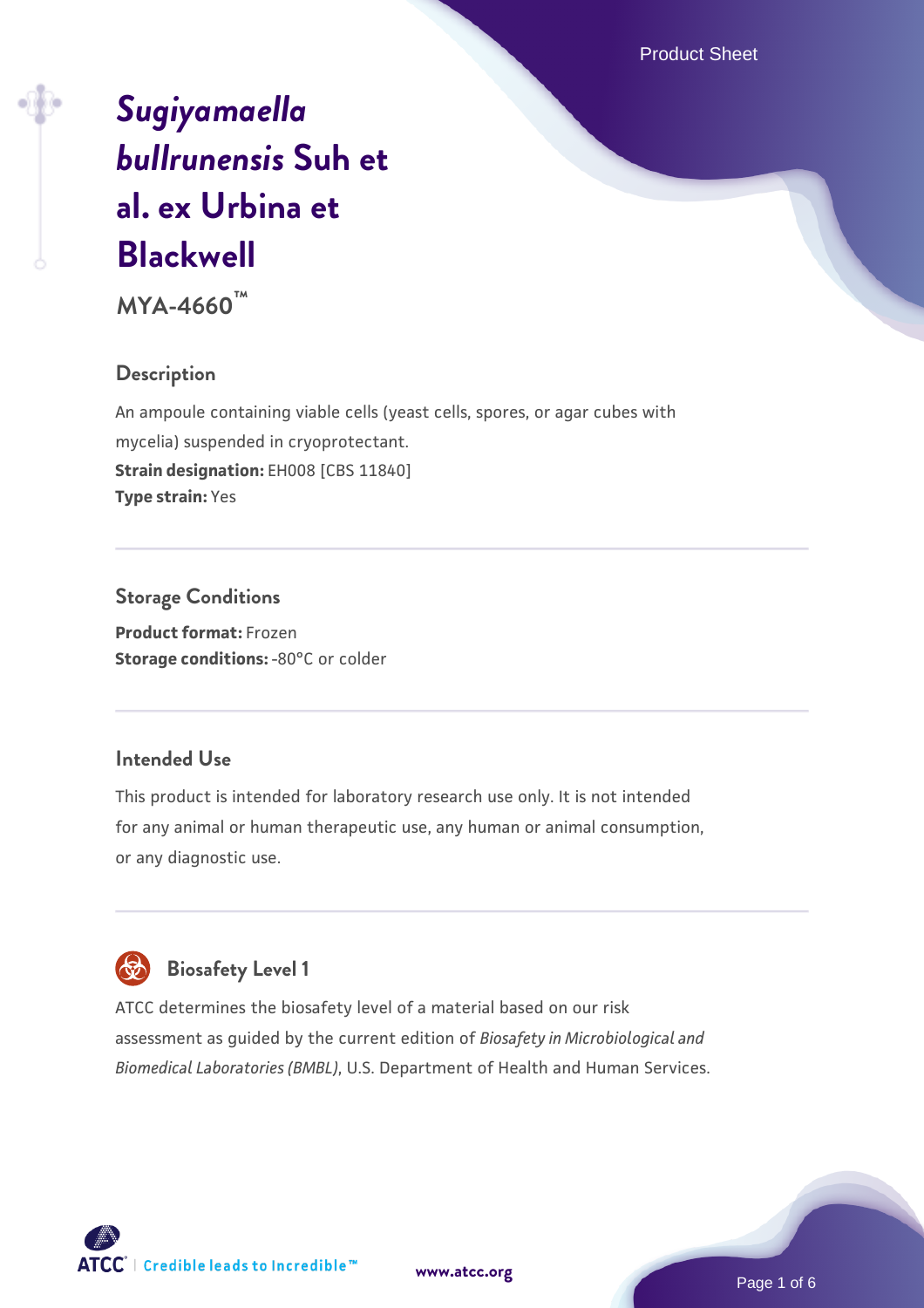#### **MYA-4660**

It is your responsibility to understand the hazards associated with the material per your organization's policies and procedures as well as any other applicable regulations as enforced by your local or national agencies.

ATCC highly recommends that appropriate personal protective equipment is always used when handling vials. For cultures that require storage in liquid nitrogen, it is important to note that some vials may leak when submersed in liquid nitrogen and will slowly fill with liquid nitrogen. Upon thawing, the conversion of the liquid nitrogen back to its gas phase may result in the vial exploding or blowing off its cap with dangerous force creating flying debris. Unless necessary, ATCC recommends that these cultures be stored in the vapor phase of liquid nitrogen rather than submersed in liquid nitrogen.

#### **Certificate of Analysis**

For batch-specific test results, refer to the applicable certificate of analysis that can be found at www.atcc.org.

#### **Growth Conditions**

**Medium:**  [ATCC Medium 28: Emmons' modification of Sabouraud's agar/broth](https://www.atcc.org/-/media/product-assets/documents/microbial-media-formulations/2/8/atcc-medium-28.pdf?rev=0da0c58cc2a343eeae735016b70809bb) [ATCC Medium 200: YM agar or YM broth](https://www.atcc.org/-/media/product-assets/documents/microbial-media-formulations/2/0/0/atcc-medium-200.pdf?rev=ac40fd74dc13433a809367b0b9da30fc) [ATCC Medium 323: Malt agar medium](https://www.atcc.org/-/media/product-assets/documents/microbial-media-formulations/3/2/3/atcc-medium-323.pdf?rev=58d6457ee20149d7a1c844947569ef92) **Temperature:** 24-26°C **Atmosphere:** Aerobic

**Handling Procedures**

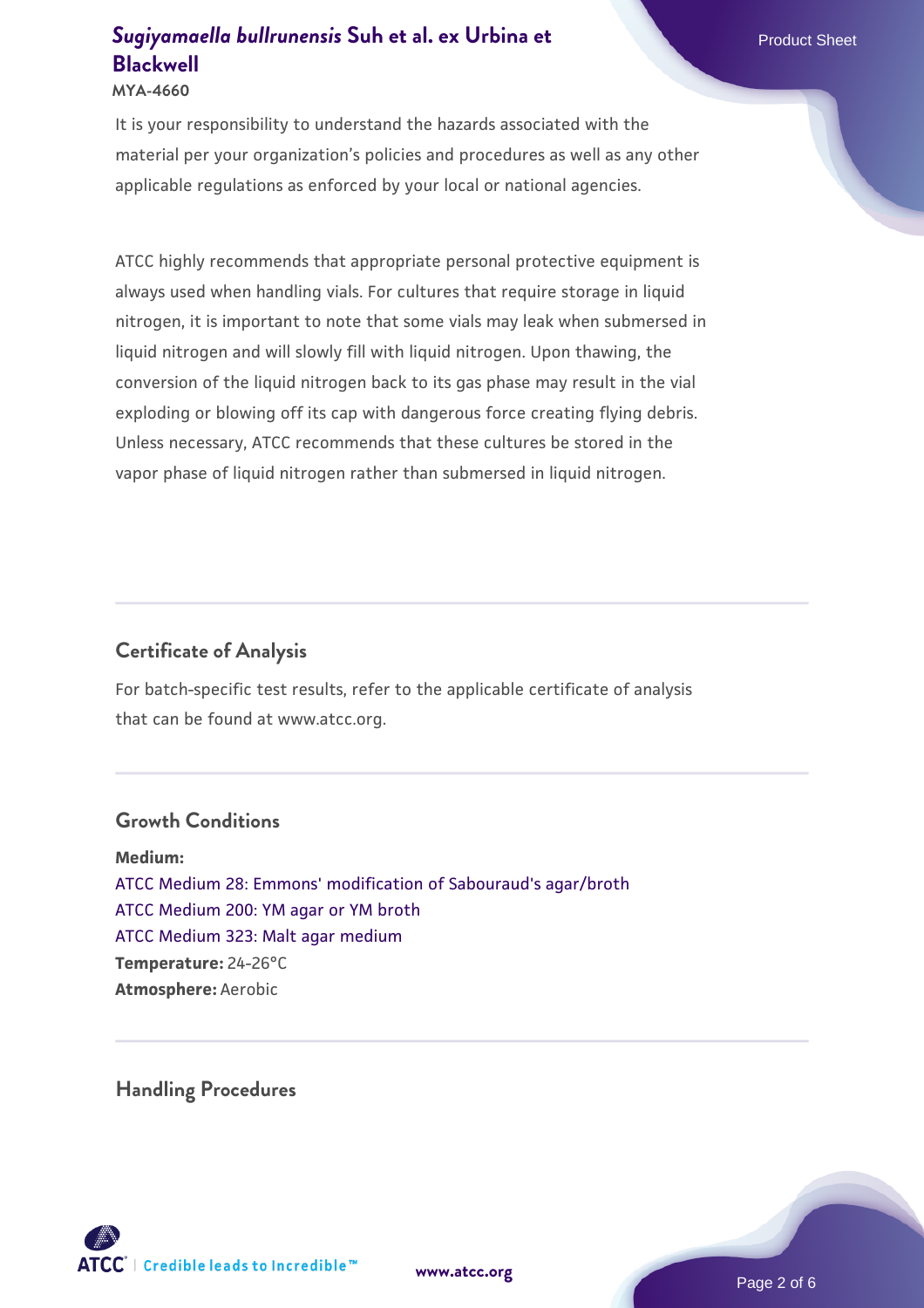**MYA-4660**

**Frozen ampoules** packed in dry ice should either be thawed immediately or stored in liquid nitrogen. If liquid nitrogen storage facilities are not available, frozen ampoules may be stored at or below -70°C for approximately one week. **Do not under any circumstance store frozen ampoules at refrigerator freezer temperatures (generally -20°C).** Storage of frozen material at this temperature will result in the death of the culture.

- 1. To thaw a frozen ampoule, place in a **25°C to 30°C** water bath, until just thawed (**approximately 5 minutes**). Immerse the ampoule just sufficient to cover the frozen material. Do not agitate the ampoule.
- 2. Immediately after thawing, wipe down ampoule with 70% ethanol and aseptically transfer at least 50 µL (or 2-3 agar cubes) of the content onto a plate or broth with medium recommended.
- Incubate the inoculum/strain at the temperature and conditions 3. recommended. Inspect for growth of the inoculum/strain regularly. The sign of viability is noticeable typically after 1-2 days of incubation. However, the time necessary for significant growth will vary from strain to strain.

#### **Notes**

Type strain of the species; insect associated yeast. Additional information on this culture is available on the ATCC<sup>®</sup> web site at www.atcc.org.

#### **Material Citation**

If use of this material results in a scientific publication, please cite the material in the following manner: *Sugiyamaella bullrunensis* Suh et al. ex Urbina et Blackwell (ATCC MYA-4660)

#### **References**

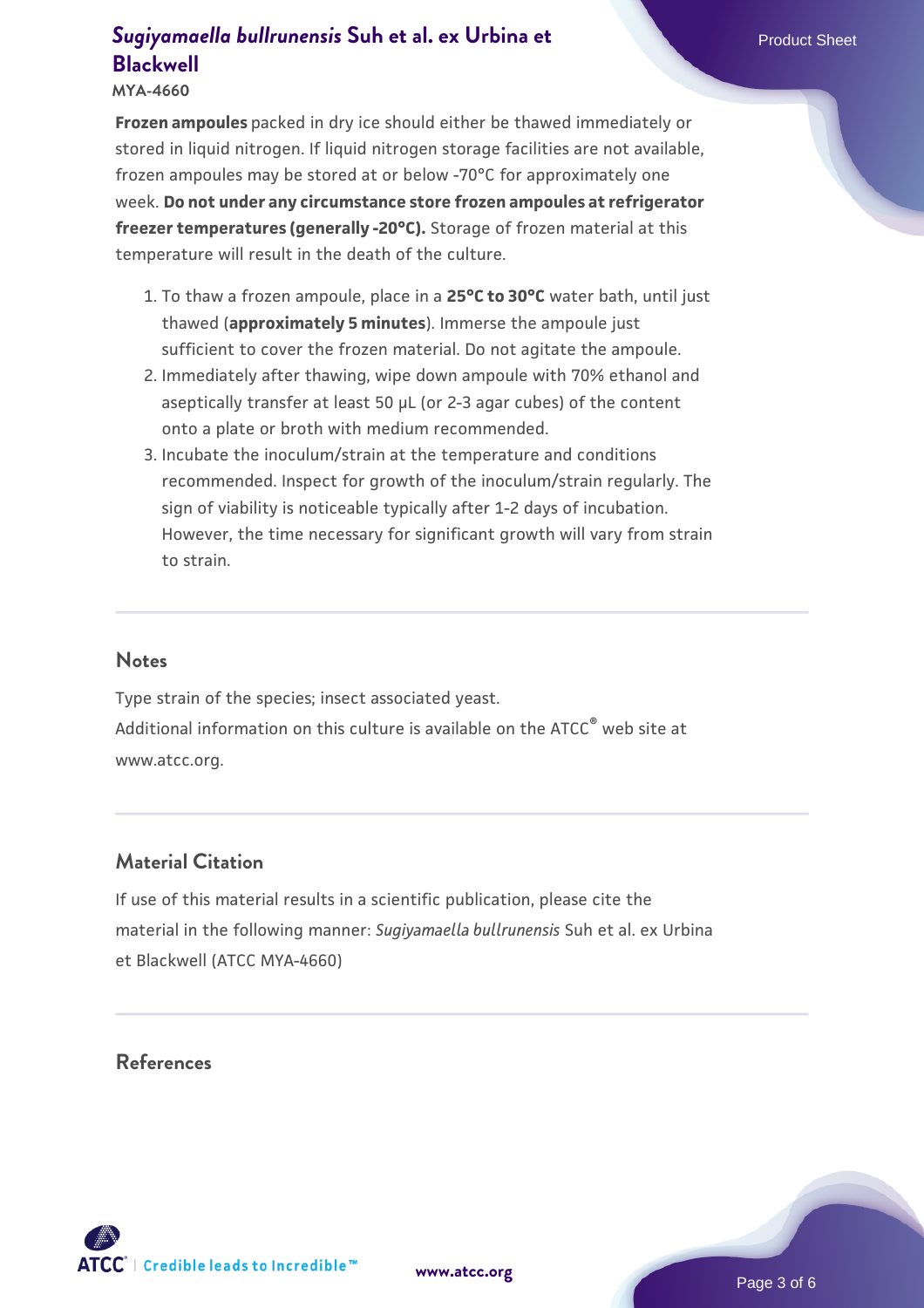#### **MYA-4660**

References and other information relating to this material are available at www.atcc.org.

#### **Warranty**

The product is provided 'AS IS' and the viability of ATCC<sup>®</sup> products is warranted for 30 days from the date of shipment, provided that the customer has stored and handled the product according to the information included on the product information sheet, website, and Certificate of Analysis. For living cultures, ATCC lists the media formulation and reagents that have been found to be effective for the product. While other unspecified media and reagents may also produce satisfactory results, a change in the ATCC and/or depositor-recommended protocols may affect the recovery, growth, and/or function of the product. If an alternative medium formulation or reagent is used, the ATCC warranty for viability is no longer valid. Except as expressly set forth herein, no other warranties of any kind are provided, express or implied, including, but not limited to, any implied warranties of merchantability, fitness for a particular purpose, manufacture according to cGMP standards, typicality, safety, accuracy, and/or noninfringement.

#### **Disclaimers**

This product is intended for laboratory research use only. It is not intended for any animal or human therapeutic use, any human or animal consumption, or any diagnostic use. Any proposed commercial use is prohibited without a license from ATCC.

While ATCC uses reasonable efforts to include accurate and up-to-date information on this product sheet, ATCC makes no warranties or representations as to its accuracy. Citations from scientific literature and patents are provided for informational purposes only. ATCC does not warrant



**[www.atcc.org](http://www.atcc.org)**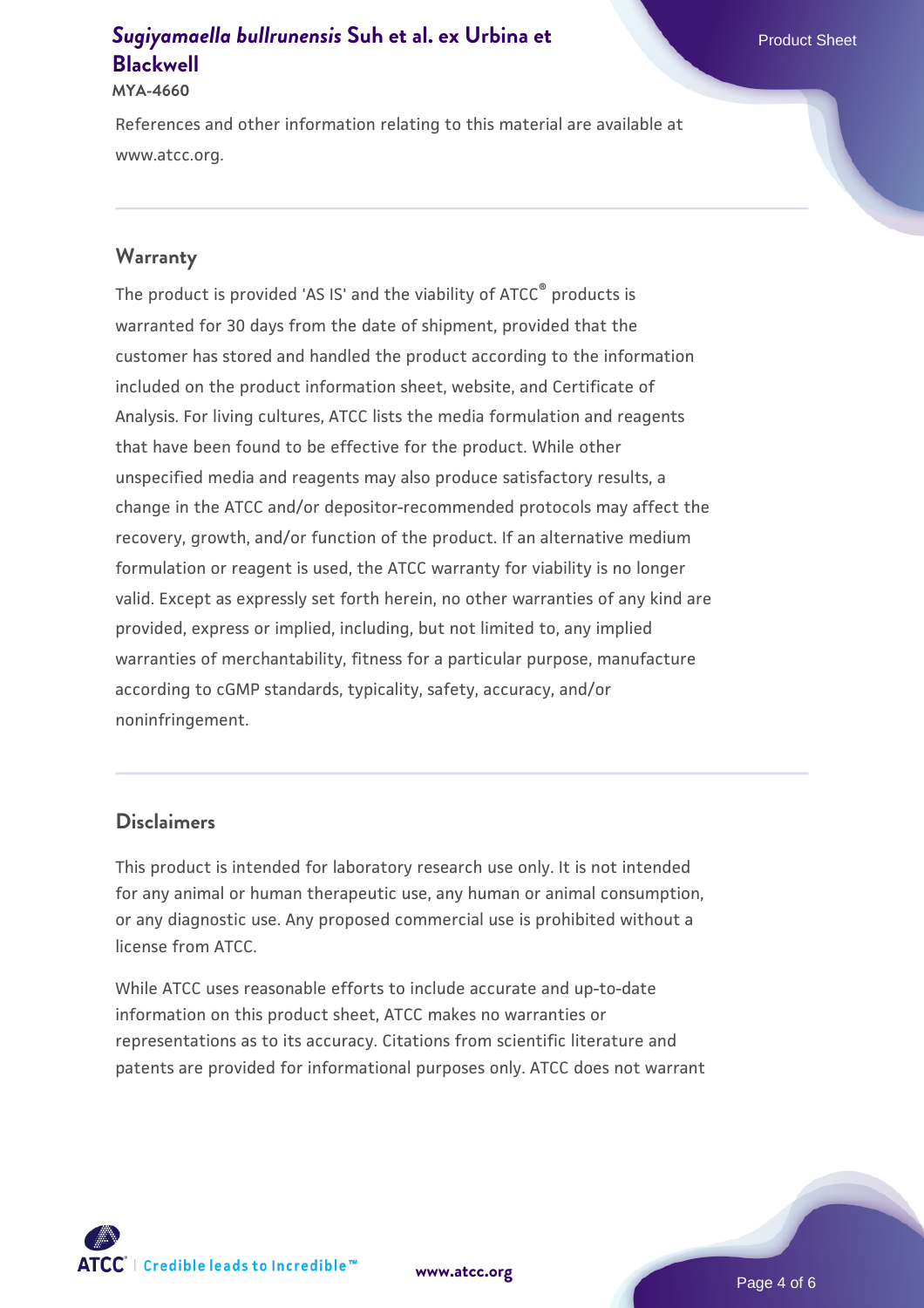**MYA-4660**

that such information has been confirmed to be accurate or complete and the customer bears the sole responsibility of confirming the accuracy and completeness of any such information.

This product is sent on the condition that the customer is responsible for and assumes all risk and responsibility in connection with the receipt, handling, storage, disposal, and use of the ATCC product including without limitation taking all appropriate safety and handling precautions to minimize health or environmental risk. As a condition of receiving the material, the customer agrees that any activity undertaken with the ATCC product and any progeny or modifications will be conducted in compliance with all applicable laws, regulations, and guidelines. This product is provided 'AS IS' with no representations or warranties whatsoever except as expressly set forth herein and in no event shall ATCC, its parents, subsidiaries, directors, officers, agents, employees, assigns, successors, and affiliates be liable for indirect, special, incidental, or consequential damages of any kind in connection with or arising out of the customer's use of the product. While reasonable effort is made to ensure authenticity and reliability of materials on deposit, ATCC is not liable for damages arising from the misidentification or misrepresentation of such materials.

Please see the material transfer agreement (MTA) for further details regarding the use of this product. The MTA is available at www.atcc.org.

### **Copyright and Trademark Information**

© ATCC 2021. All rights reserved. ATCC is a registered trademark of the American Type Culture Collection.

#### **Revision**

This information on this document was last updated on 2021-05-20

#### **Contact Information**



**[www.atcc.org](http://www.atcc.org)**